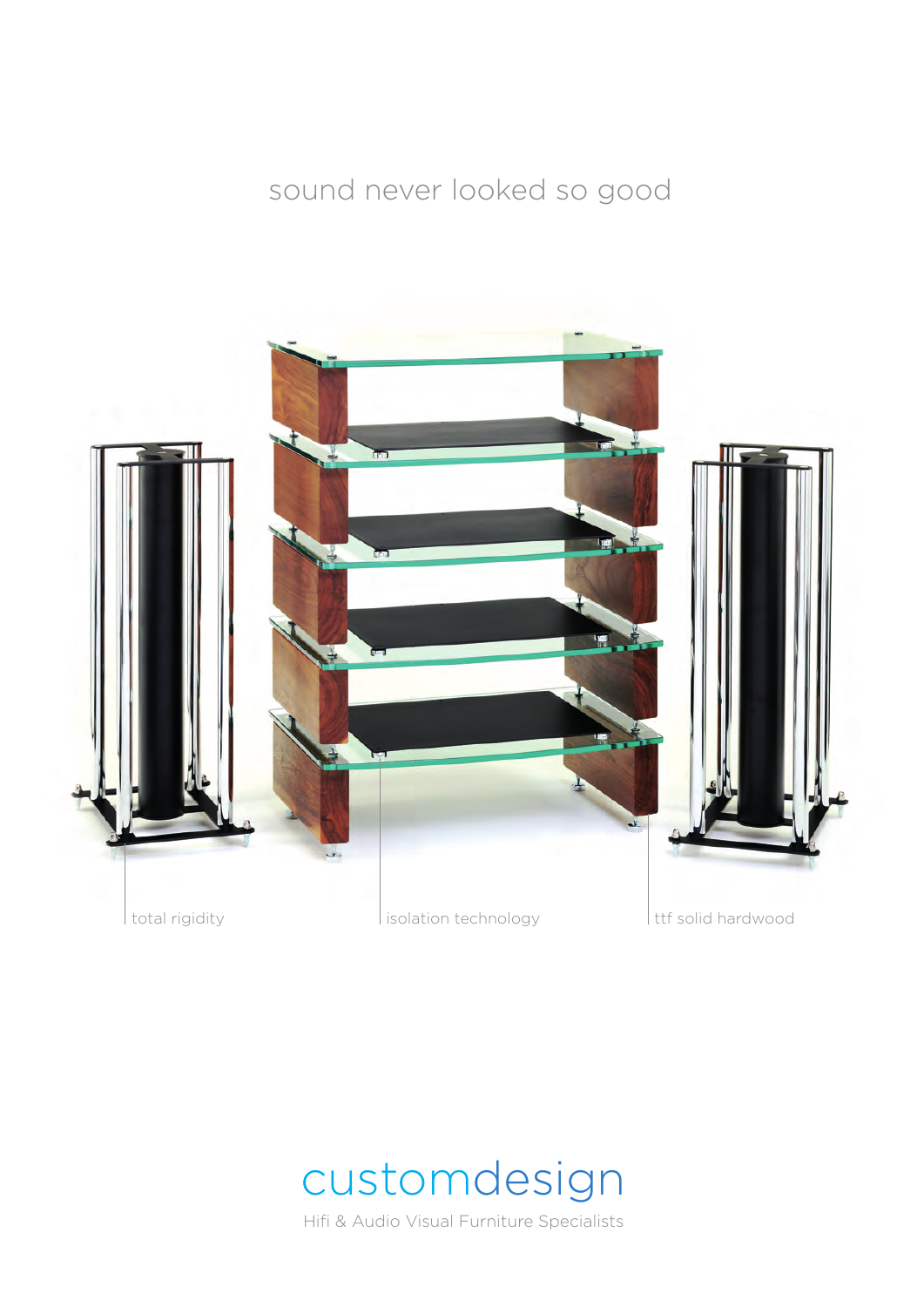## why compromise?

Custom Design is a family business who is proud to design and manufacture multi award winning hi-fi and audio-visual furniture in the UK with a philosophy to question and challenge ideas and designs.

Attention to detail, the ability to embrace modern technology and manufacturing techniques has resulted in Custom Design becoming one of the worlds leading design build manufacturers of total isolation solutions with true aesthetic appeal.

All of the hardwood designs are manufactured from only TTF suppliers, fully licensed and professionally managed forests utilising techniques of sustained yield forest management.

Cardboard packaging are manufactured using at least 76% recycled material.

Customer's perceptions of hi-fi furniture have changed. Interior design over functionality, aesthetic appeal over practicality, complimentary home friendly finishes to provide design harmony. With 26 years of experience Custom Design are proud to present our comprehensive range of specialist furniture.

## milan range

The Milan hi-hi and audio visual furniture range are a modular design available in 5 widths, Compact range 410mm, Hi-Fi range 570mm, LCD range 800mm and the Plasma ranges 1015mm & 1160mm.

Standard shelf spacing are 150mm with optional extra shelf spacing of 200mm, 250mm or 300mm available on request



Milan Compact 3

Our philosophy of attention to detail, absorption of resonance noise vibration and 26 years of design and manufacturing have enhanced the acoustic performance.

Milan LCD 3

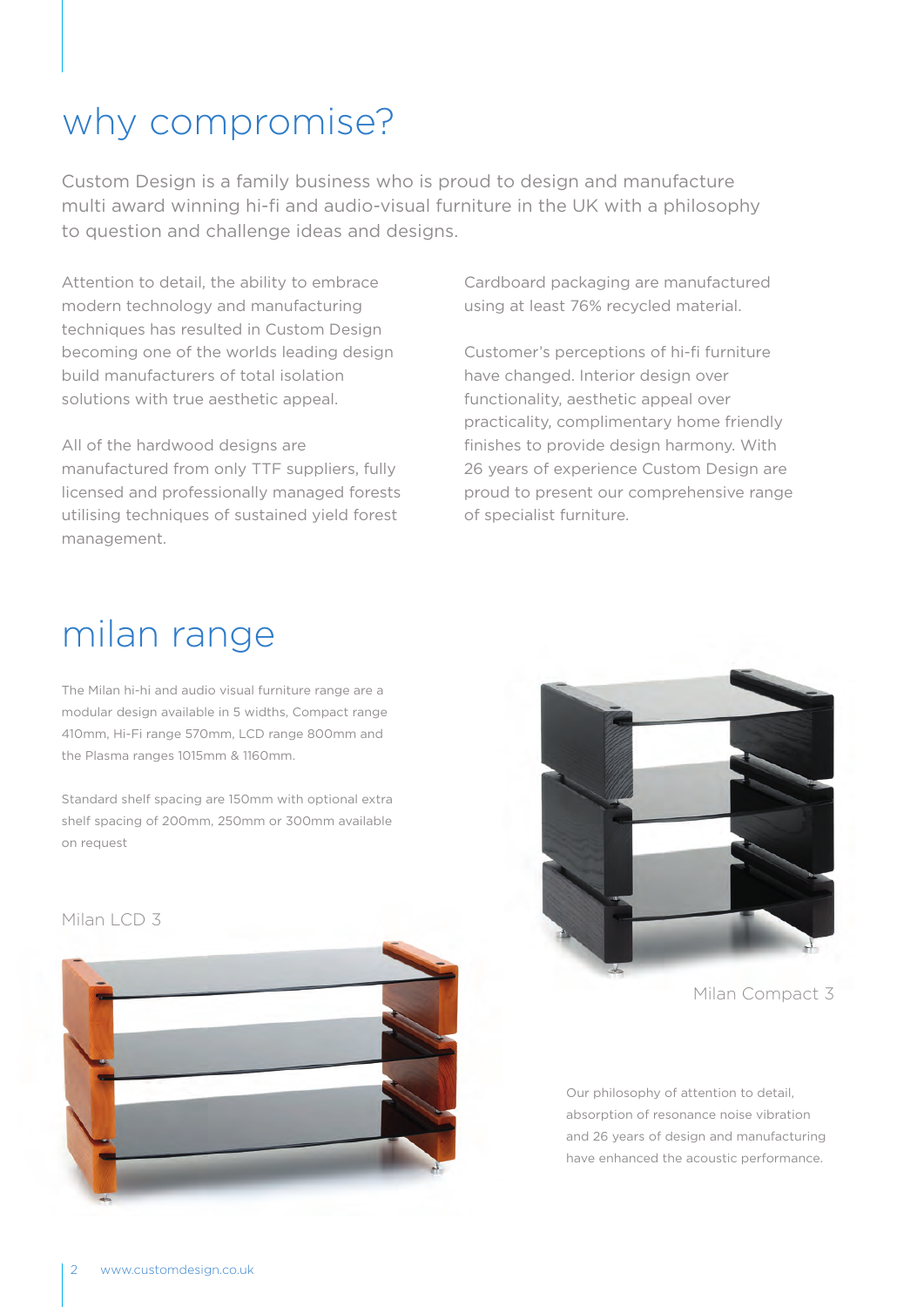The Milan Acoustic range includes iRAPs, Isolation Resonance Absorption Platforms.

The viscoelastic properties of the exclusive acoustic steel combined with TTF solid hardwood supports and decoupling isolating materials reduce and absorb unwanted mechanical resonance noise vibration.



Milan Reference 10 Acoustic Hi-Fi 4



Milan Hi-Fi 4 Acoustic



Milan Reference 10 Hi-Fi 4

Please visit our website for more information on the Acoustic Inert aluminium and Acoustic Inert steel we manufacture.



Milan Reference 10 Corner Plasma 3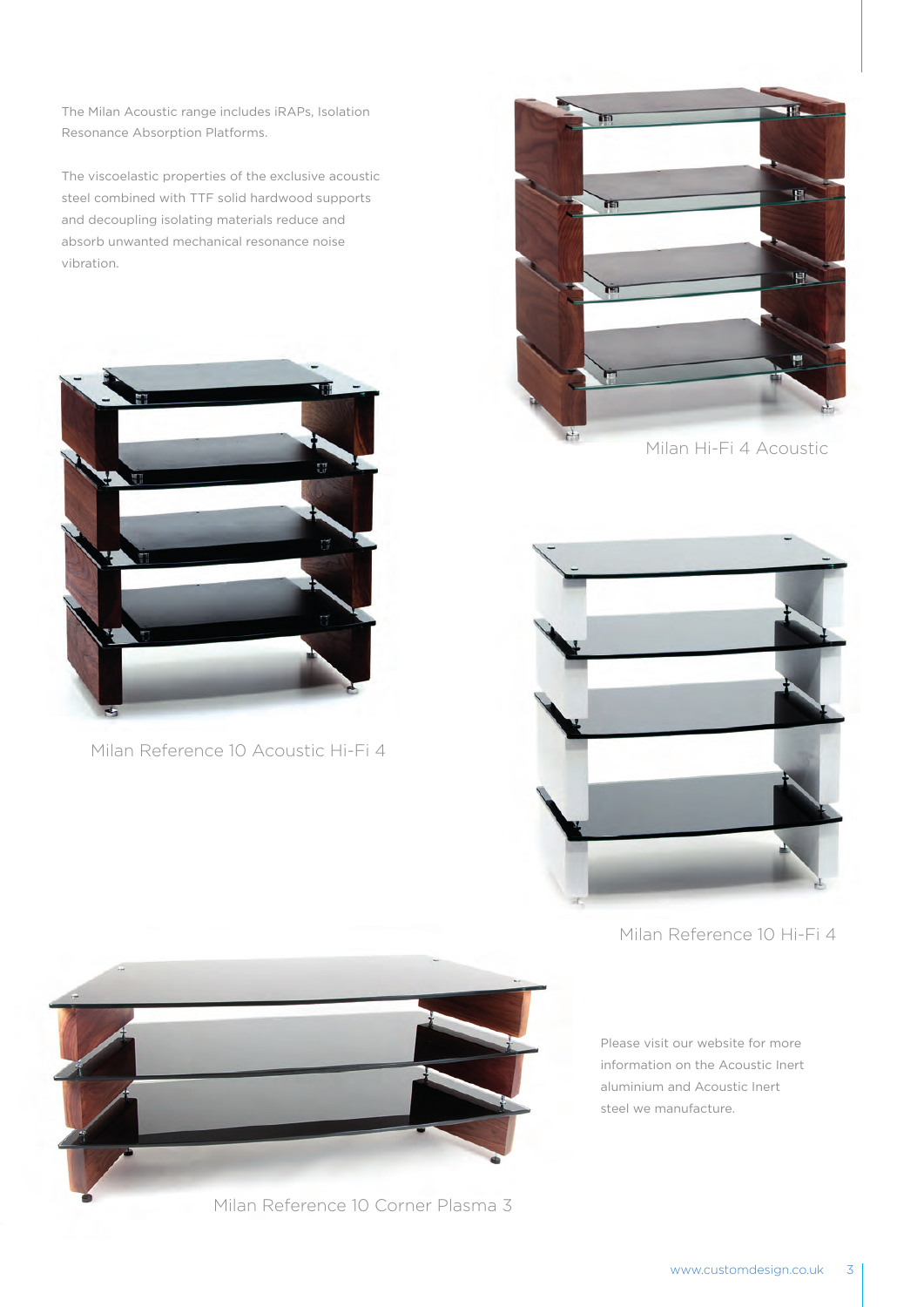

Milan Inert 3

Our world famous constrained layer dampening system, the inert acoustic aluminium and inert acoustic steel convert resonance noise vibration to negligible heat, absorbing any frequencies transmitting through the support. Using the materials most efficiently, electromagnetic fields are reduced.

For 26years Custom Design researched and developed their own unique isolating, resonance noise vibration absorbing technologies. The properties of the materials we manufacture result in a perfect solution for resonance noise absorption and dampening for most support systems.

The new definitive Milan Inert Acoustic hi-fi support range have been introduced to celebrate 26 years of the design and manufacture of no compromise, award winning hi-fi and audio visual furniture in the UK.

The minimal influence approach demonstrates the foresight of a hi-fi support designed to fulfil the enjoyment and excitement of music with the aesthetic discretion and sensitivity of furniture designed to compliment your home.

Milan Inert Acoustic 4



Add-on Shelf

#### iRap

Isolation, Resonance, Absorption, Platforms are manufactured from our world famous Inert Acoustic Steel. The viscoelastic properties use a unique 2:1 ratio, which has been researched and developed for the perfect solution of resonance noise vibration absorption.

Designed for use on specialist hi-fi support systems, decoupling the specialist material with 4 point or 3 point isolation are solid aluminium or brass locating feet.

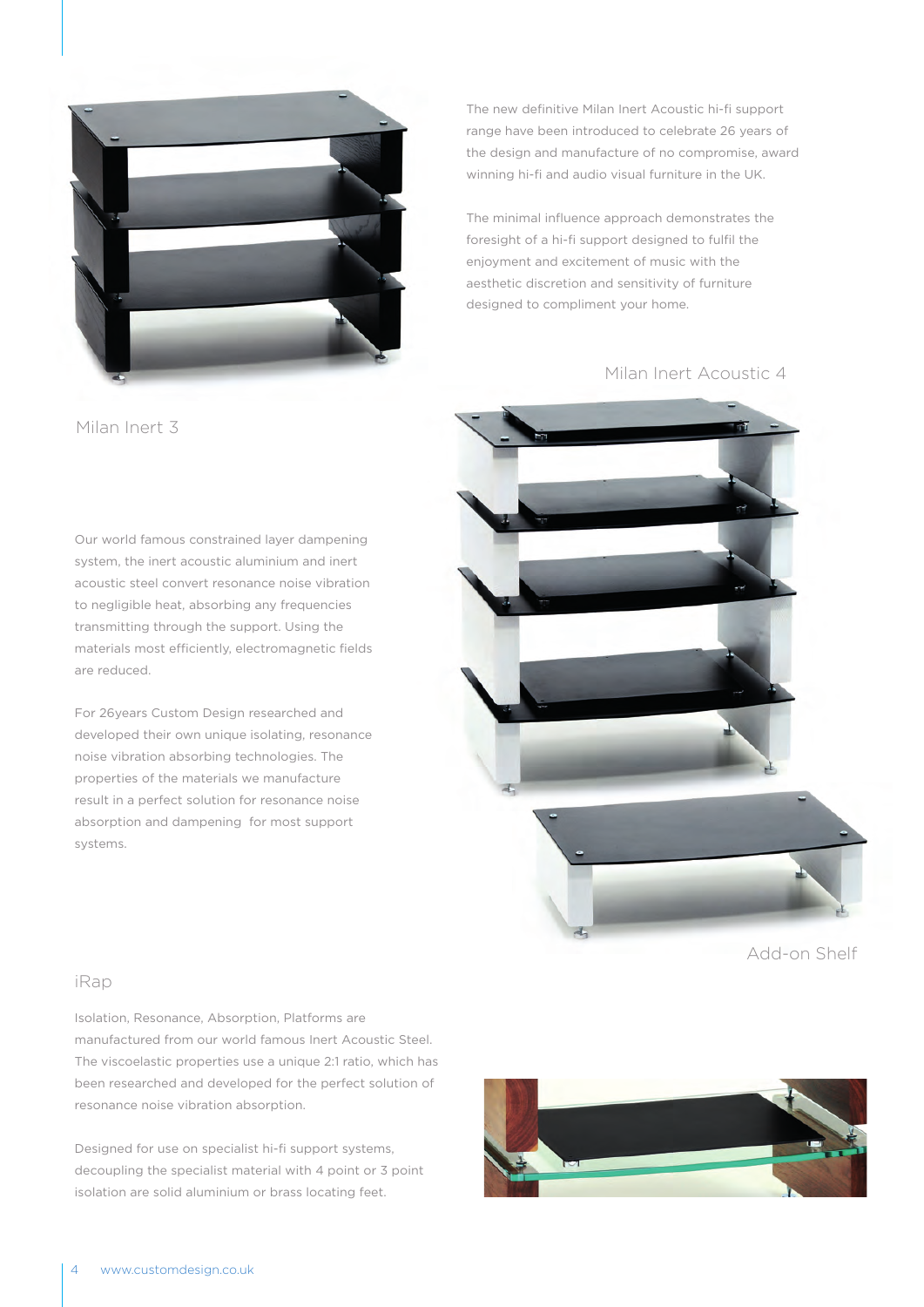### cuba range

The Cuba hi-fi support furniture range continues our philosophy to design and manufacture furniture to compliment the requirements and homes of our customers.

The Cuba hi-fi furniture range are available in 2 widths, hi-fi and audio-visual. The internal adjustable shelves provide flexibility, additional shelving available as an optional extra.

The 10mm and 6mm Clear or Black glass shelves are manufactured to EN 12105-02 safety standards.



Cuba 503 Hi-Fi

Cuba Plasma 3



Cuba 504 Hi-Fi

Manufactured from 75mm solid hardwood supports, supplied exclusively by members of the Timber Trade Federation (TTF) from fully licensed, professionally managed forests.

Finishes available include solid Oak and Walnut, please visit our website for more information.

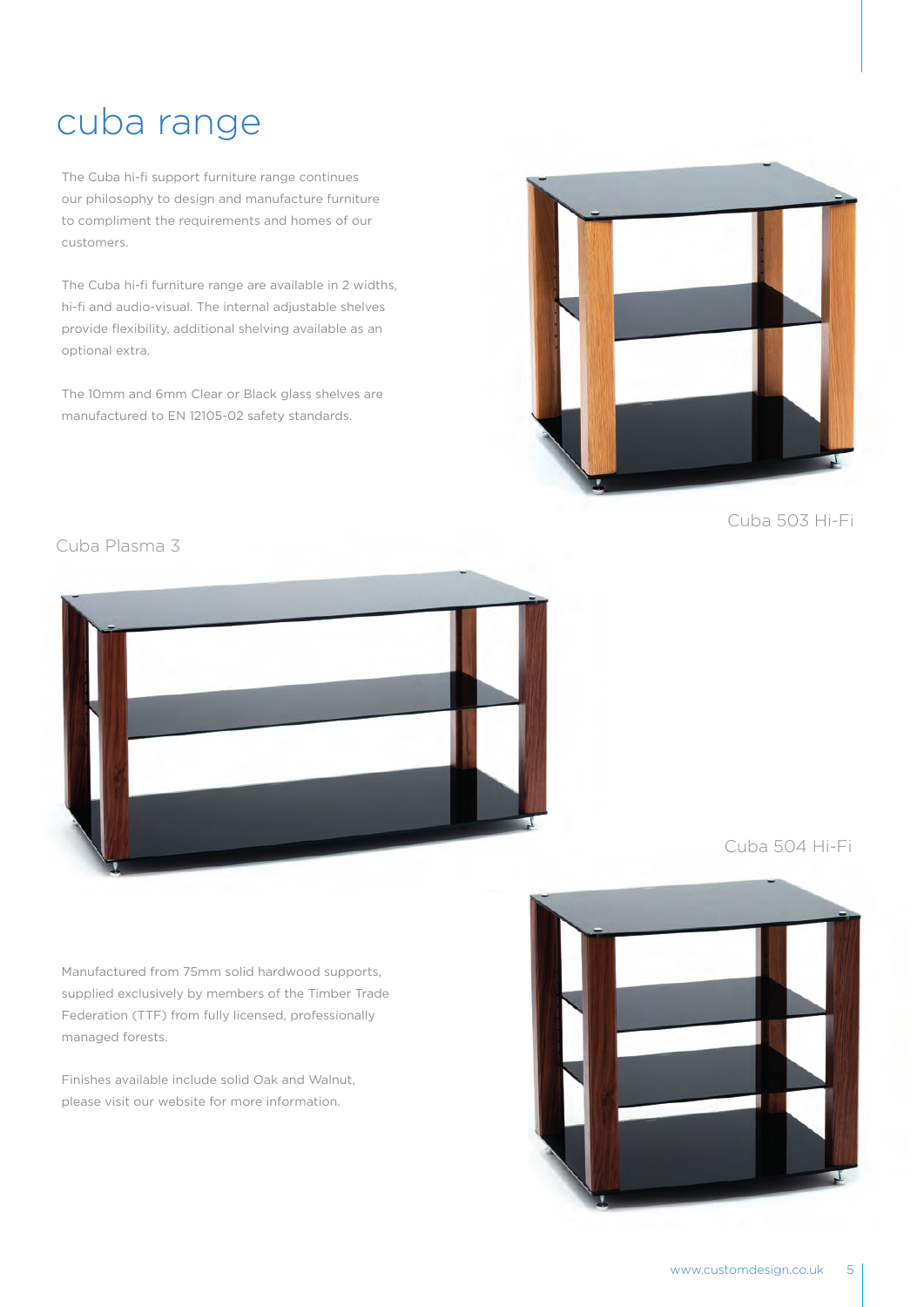# definitive range

The Definitive Inert hi-fi range are a direct result of Custom Design's culture of continuos, innovate hi-fi furniture design. A combination of absolute rigidity, with exclusive resonance noise vibration absorption technology and built for sound.

A modular design, which can be custom built to your specification, available with black, chrome or brushed chrome supports.

The design features our world famous Inert Acoustic aluminium shelving technology. Manufactured with a 3:1 ratio, found to be the most efficient absorbing balance. The constrained layer dampening system combined with the 76mm and 50mm mass loaded support columns, eliminates natural frequencies.







# discrete range

The Discrete hi-fi range has a minimal, clean edge design. The simplicity of the modular design, with additional shelving available on request, allows the addition of shelves, a change of spacing, or finish if desired. The glass shelves are manufactured to EN 12105-02 and available with black, chrome, brushed chrome or gold supports.



Discrete Hi-Fi 3 Discrete Hi-Fi 4

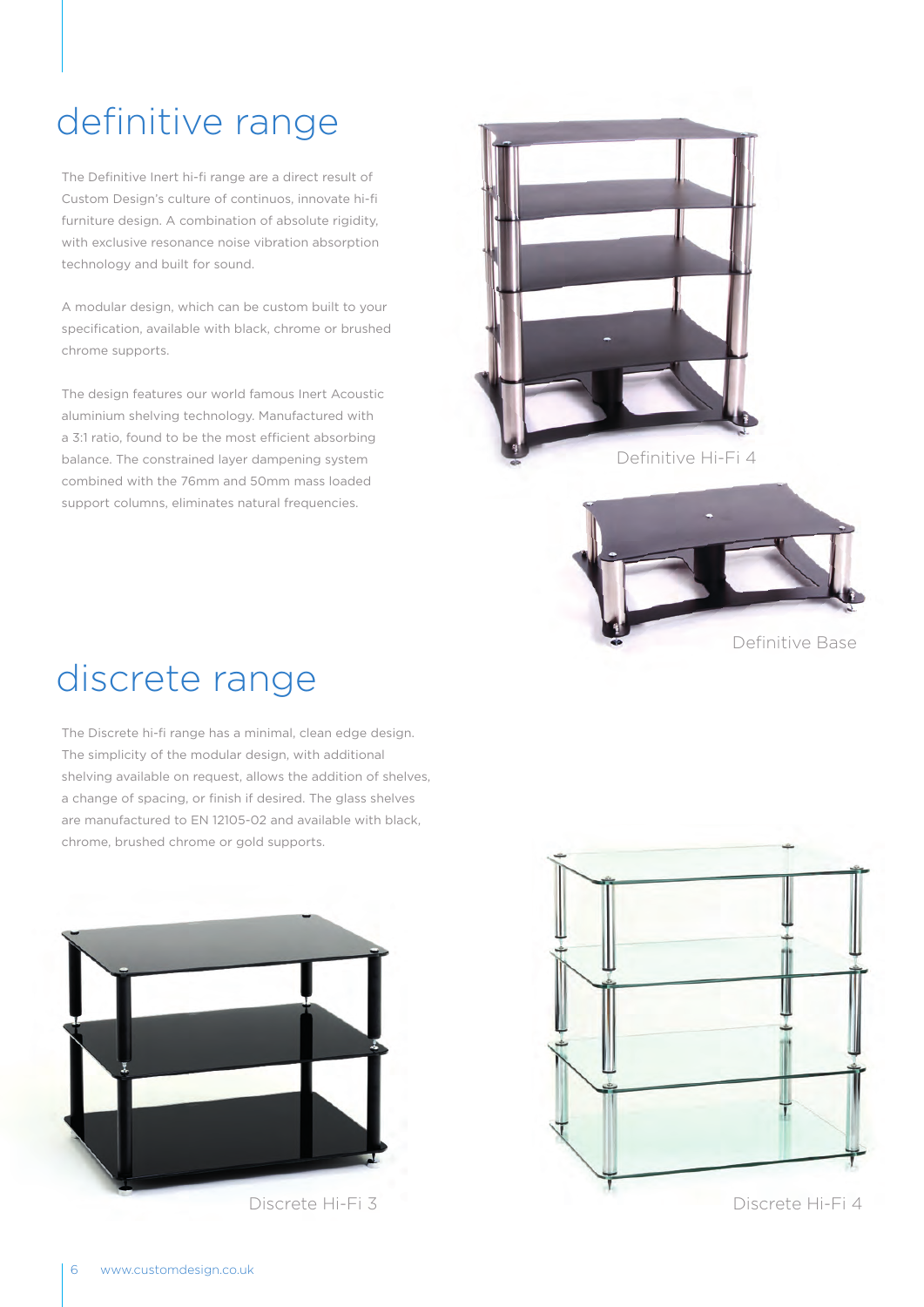## speaker stands

The culture of continuous, innovate hi-fi furniture design provides you with the most comprehensive range of multi award winning speaker stand supports. A combination of total rigidity, exclusive resonance noise absorption, the ability to adapt modern manufacturing techniques and embrace new materials allows Custom Design to set new standards in design and performance.







RS 200 RS 202 RS 203 RS 204











RS 300 RS 302 RS 303 RS 304









Support columns are easily fillable with our Inert Filler. The inert material is of a dense consistency, the angular shape and particle size minimise the presence of voids making application simple.

SQ 400 SQ 402 SQ 404 Inert Filler